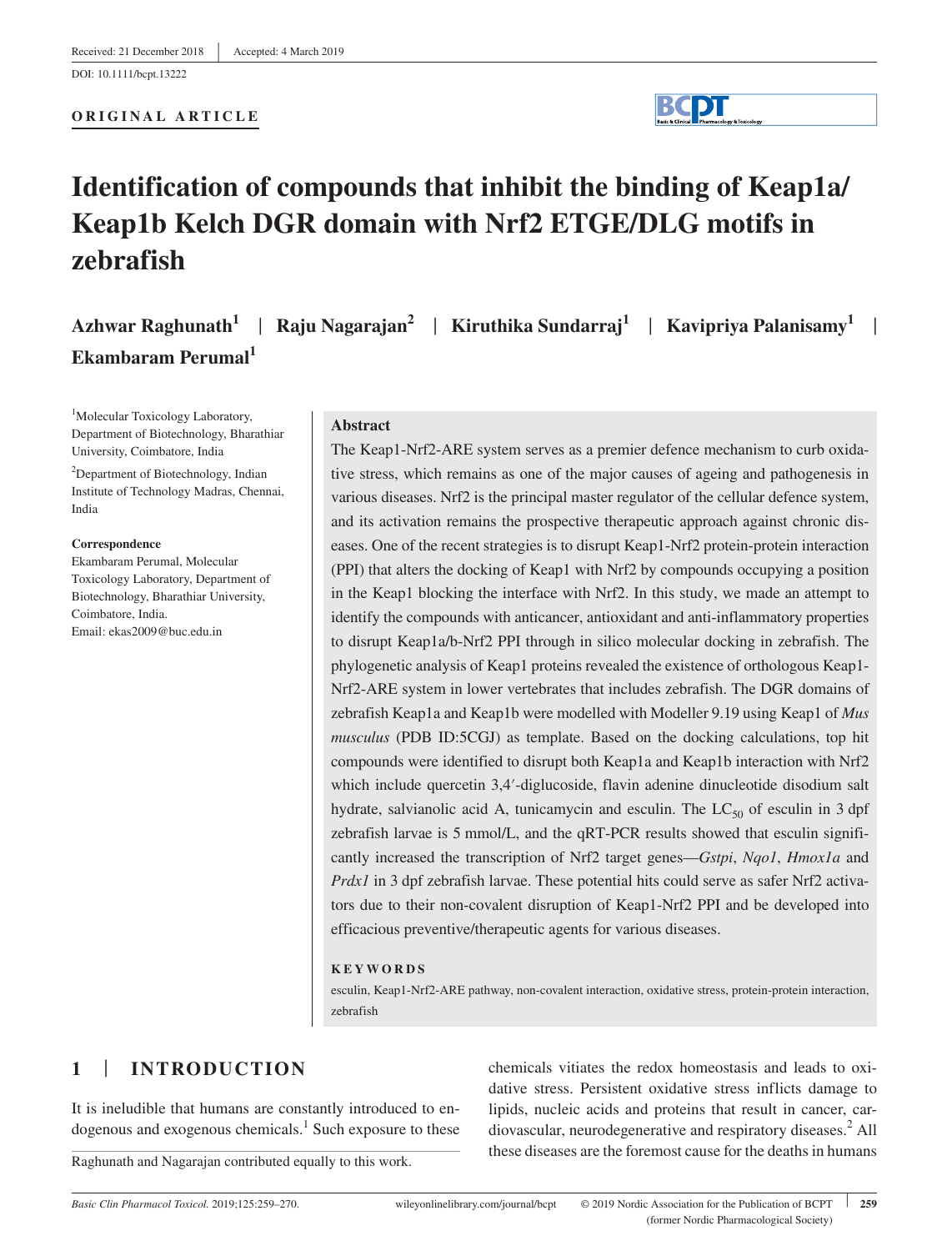worldwide.<sup>3</sup> Chemoprevention is the strategy employed to alleviate these diseases with both natural and synthetic compounds.<sup>4</sup> Most eukaryotic systems have an intricate protective system called the Kelch‐like ECH‐associated protein 1—nuclear factor‐erythroid 2‐related factor 2—antioxidant response elements (Keap1‐Nrf2‐ARE) signalling pathway through which they orchestrate the regulation of an array of genes to hamper stress. This pathway regulates the synthesis of the phase II enzymes and antioxidant proteins, which detoxifies both the endogenous and exogenous deleterious chemicals in the eukaryotic cells. $5,6$ 

A basic leucine zipper (bZIP) transcription factor, Nrf2, ameliorates the oxidative stress and maintains redox homeostasis.<sup>7</sup> Thus, modulation of Nrf2 still remains as one of the therapeutic strategies for oxidative stress-related diseases. $8-10$ Keap1 is an inhibitor of Nrf2 and a key negative regulator of Keap1-Nrf2-ARE signalling pathway.<sup>11</sup> Keap1 retains Nrf2 in the cytoplasm and targets Nrf2 for degradation via ubiquitin-proteasome pathway during unstressed conditions.<sup>12</sup> Two important motifs, the Glu‐Thr‐Gly‐Glu (ETGE) and the Asp‐Leu‐Gly (DLG), in the Nrf2's Nrf2 extended homology 2 (Neh2) domain bind with Keap1's Kelch/double glycine repeat (DGR) domain in a hinge and latch fashion.<sup>13</sup> Upon stress, this interaction gets disrupted and allows the stabilization and translocation of Nrf2 into the nucleus. Once inside the nucleus, Nrf2 binds AREs and activates abundant Nrf2 target genes eventually offer cellular protection against oxidative insults.<sup>14</sup>

The identification of Nrf2 activators has enticed the attention of researchers around the world as they can be utilized as therapeutic agents against oxidative stress‐related diseases. Two primary mechanisms elicit Nrf2 activation, one being the modification of cysteine residues in Keap1 and another being the disruption of protein-protein interaction (PPI) between Keap1 and Nrf2.<sup>15-20</sup> In this study, we made an attempt to identify Keap1‐Nrf2 PPI inhibitors that disrupt PPI between Keap1a/b and Nrf2 in the zebrafish (*Danio rerio*) model system rather than identifying electrophilic activators, which covalently modify the cysteine residues in the Keap1. The former is preferred the most due to their less toxic nature over the latter, as the latter modifies thiol groups of other off-target proteins leading to unpredictable toxic effects.<sup>21,22</sup>

The zebrafish model system serves as a formidable pharmacological tool due to its high relevance with humans in disease‐associated targets, drug metabolism, physiology and pharmacology.23,24 In addition, zebrafish are immensely used as representative disease models in research. $^{25}$  The drug response in humans shows high resemblance in zebrafish, thus offers a quick way to develop therapeutics against human diseases.<sup>26</sup> Besides these above facts, the Keap1‐Nrf2‐ARE regulatory system is highly conserved among vertebrates from fish to mammals.<sup>27</sup> Novel Nrf2 activators are being identified and tested in zebrafish as their use in a disease model gets increased. Such identification of potential compounds in zebrafish will help scientists to test in humans. Hence, the zebrafish was used as the model system to identify the molecular activators of Keap1‐Nrf2‐ARE system. Molecular docking was carried to find the compounds with potential anticancer, antioxidant and anti‐inflammatory properties that disrupt the PPI between Keap1a/b and Nrf2 in the zebrafish. Two types of Keap1, Keap1a and Keap1b, were present in the zebrafish. Both types regulate Nrf2 negatively in zebrafish. In this study, we investigated the binding of ligands with both Keap1a and Keap1b of zebrafish. This study sheds light on the use of zebrafish for the discovery of Nrf2 activators through in silico and in vivo approaches.

#### **2** |  **MATERIALS AND METHODS**

#### **2.1** |  **Phylogenetic analysis of Keap1 proteins**

The zebrafish amino acid sequences of both Keap1a (Q1ECZ2) and Keap1b (A9CP01) were obtained from UniProt, and these two sequences were used to retrieve available Keap1 sequences of other organisms through basic local alignment search tool (BLAST) in UniProt. The Keap1 amino acid sequences of the different organisms were aligned using Clustal Omega.<sup>28</sup> ESPript 3.0 was used to visualize the alignment of the Keap1 sequences.<sup>29</sup> All the 117 different organisms' Keap1 sequences were aligned by MUSCLE using the MEGA 7.0 for phylogenetic analysis. $30$  The Poisson correction method was employed to compute the evolutionary distances among the Keap1 in MEGA 7.0. The tree was displayed and annotated using interactive tree of life (iTOL)  $v4.2<sup>31</sup>$  The Newick file format was given as input to visualize and annotate the tree in iTOL.

### **2.2** |  **Structural modelling of Keap1a and Keap1b Kelch DGR domain of zebrafish**

From zebrafish Keap1a (Q1ECZ2) and Keap1b (A9CP01), the sequences of Broad complex, Tramtrack and Bric‐a‐Brac (BTB), intervening region (IVR) and DGR domains were identified. The crystal structures of the DGR domain and whole Keap1a or Keap1b protein of zebrafish have not been available so far. In order to model the DGR domains of both zebrafish Keap1a and Keap1b proteins, BLAST was performed against the protein data bank (PDB). $^{32,33}$  So far, no crystal structure has been available for human Keap1. From the BLAST analysis, the crystal structure from *Mus musculus* (PDB ID: 5CGJ) was chosen as a template for homology modelling of DGR domains of both zebrafish Keap1a and Keap1b proteins. The 5CGJ crystal structure of *M. musculus* Keap1 complexed with (3S)‐1‐[4‐[(2,3,5,6‐tetramethylphenyl) sulfonylamino]‐1‐naphthyl] pyrrolidine‐3‐carboxylic acid (RA389) was retrieved from the PDB.<sup>34</sup> RA389 exhibits a non-covalent binding with Keap1. Using Modeller  $9.19<sup>35</sup>$  the DGR domains of Keap1a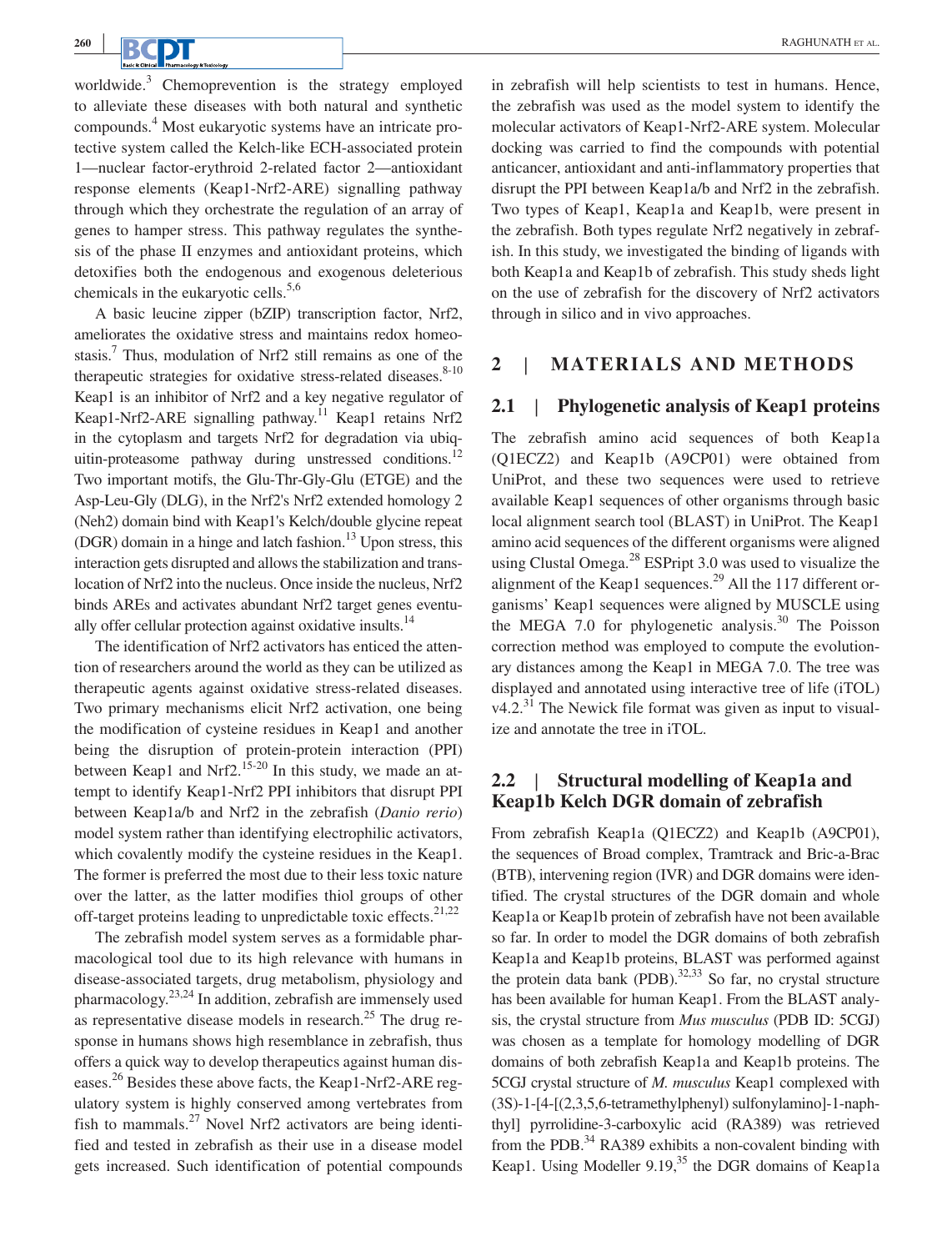and Keap1b were modelled as the experimentally derived structure was non-existent. The modelled structures were validated using the discrete optimized potential energy (DOPE) scores. Further, the homology modelled DGR domains were subjected to MolProbity analysis $36$  to know the percentage of residues in favoured regions in the Ramachandran plot. The final model was validated and chosen based on the DOPE score and Ramachandran plot for further experimental procedures.

#### **2.3** |  **Molecular docking**

The Schrodinger software package was used to evaluate the mode of interaction of the compounds with the modelled DGR domains of zebrafish Keap1a and Keap1b separately and to better understand the inhibitory binding mode of the compounds; 472 compounds with potential pharmacological properties were collected from the literature, and SDF formats of all these compounds were downloaded from PubChem structure database. $37$  The preparation of 3D format ligands and addition of polar hydrogens and energy minimizations of ligands were done using the LigPrep module. A maximum of 32 stereoisomers and tautomers were generated for each ligand (Figure S1). These generated ligands were used in Maestro formats. The DGR domains were prepared with protein preparation wizard tool. The DGR domains of both zebrafish Keap1a and Keap1b were optimized and minimized for docking calculations using the protein preparation wizard of the Schrodinger software which assigns addition of charges, proper bond order and protonation state prior to minimization. Ser363, Arg380, Asn382, Arg415, Arg483, Ser508, Tyr525, Gln530, Ser555 and Ser602 are the amino acid residues essential for the binding with ETGE, whereas Ser363, Arg380, Asn382, Arg415, Arg483, Ser508, Tyr525, Gln530, Ser555 and Ser602 are essential for DLG motif binding in Nrf2. All these residues were located as the active site for the docking of the ligands.27,38-40 The receptor grid was created based on the DGR domain active site amino acids for the docking of each ligand. The 16Å square grid was generated from the centroid of all these selected amino acid residues and workspace ligand for docking calculations. Glide docking tool of Schrodinger was utilized for the identification of the interaction of all the ligands. The Schrodinger software package with OPLS\_2005 force field was utilized for the calculations involved in protein and ligand preparations. For each ligand docking, a maximum 10 binding poses were generated, and the best pose was chosen based on the glide score and the interactions with active site amino acid residues.

#### **2.4** |  **Zebrafish culture**

Zebrafish (*D. rerio*) were obtained from local source (Zaman Aquarists, Kolathur, Chennai, India) and cultured in tanks. Fish were maintained at  $28^{\circ}C \pm 0.5^{\circ}C$  on a 14:10-hour light:dark cycle. Zebrafish were fed freeze‐dried blood worms twice daily.

#### **2.5** |  **Embryo collection**

The evening before the day of embryo collection, zebrafish matings (2:1 male to female ratio) were set up in breeding tanks with perforated net that allowed embryos to fall out to the bottom of the tanks. The perforated net prevents the adults from preying on the fertilized embryos. The following day at dawn, the fertilized embryos were collected and staged according to Kimmel et al ; 60 to 100 embryos were maintained in  $1 \times E3$  medium pH 7.8 (E3 medium 60 $\times$  composition: 5 mmol/L NaCl, 0.17 mmol/L KCl, 10 mmol/L HEPES, 0.33 mmol/L  $MgSO_4$ ·7H<sub>2</sub>O, 0.33 mmol/L CaCl<sub>2</sub>·6H<sub>2</sub>O, 0.00002% methylene blue as an antifungal agent) at 28°C in  $90 \times 15$  mm sterile Petri dishes. The  $1 \times E3$  medium was renewed daily, and if found, the dead embryos or larvae were removed during renewal. The 3‐day post‐fertilized (dpf) embryos were utilized for both lethality and gene expression studies. The embryos were not fed throughout the experiment.

#### **2.6** |  **Lethality effects of esculin**

The compound esculin (catalogue No. sc-204744) was obtained from Santa Cruz Biotechnology, Inc, USA. The stock solution of esculin was prepared as per the instructions of the manufacturer and then diluted with E3 medium to make the required concentrations (1.5, 3, 4.5, 6 and 7.5 mmol/L). Two mL of these different concentrations of esculin was aliquoted in the 24‐well plate. The 3 dpf larvae were exposed to these five different concentrations with one larva per well in 20 wells and the other four wells left empty. $41$  As controls, larvae were exposed to E3 medium in a 24‐well plate. The treatment and control plates were placed at  $28 \pm 0.5^{\circ}$ C with a 14:10-hour light:dark photoperiod. The lethality was recorded at 24 hours after treatment using a microscope. The  $LC_{50}$  was determined based on the cumulative lethality recorded from three independent experiments and expressed in percentage. The study was conducted in accordance with the basic and clinical pharmacology and toxicology policy for experimental and clinical studies.<sup>42</sup>

### **2.7** |  **RNA isolation, reverse transcription and quantitative real‐time polymerase chain reaction (qRT‐PCR)**

To determine the effective dose and exposure time of esculin to activate the transcription of *Nrf2* and its target genes—*Gstpi*, *Nqo1*, *Hmox1a* and *Prdx1*, qRT‐PCR was carried out. Esculin at 50, 100 and 200 µmol/L concentrations along with control (E3 medium alone) was exposed to 3 dpf zebrafish larvae in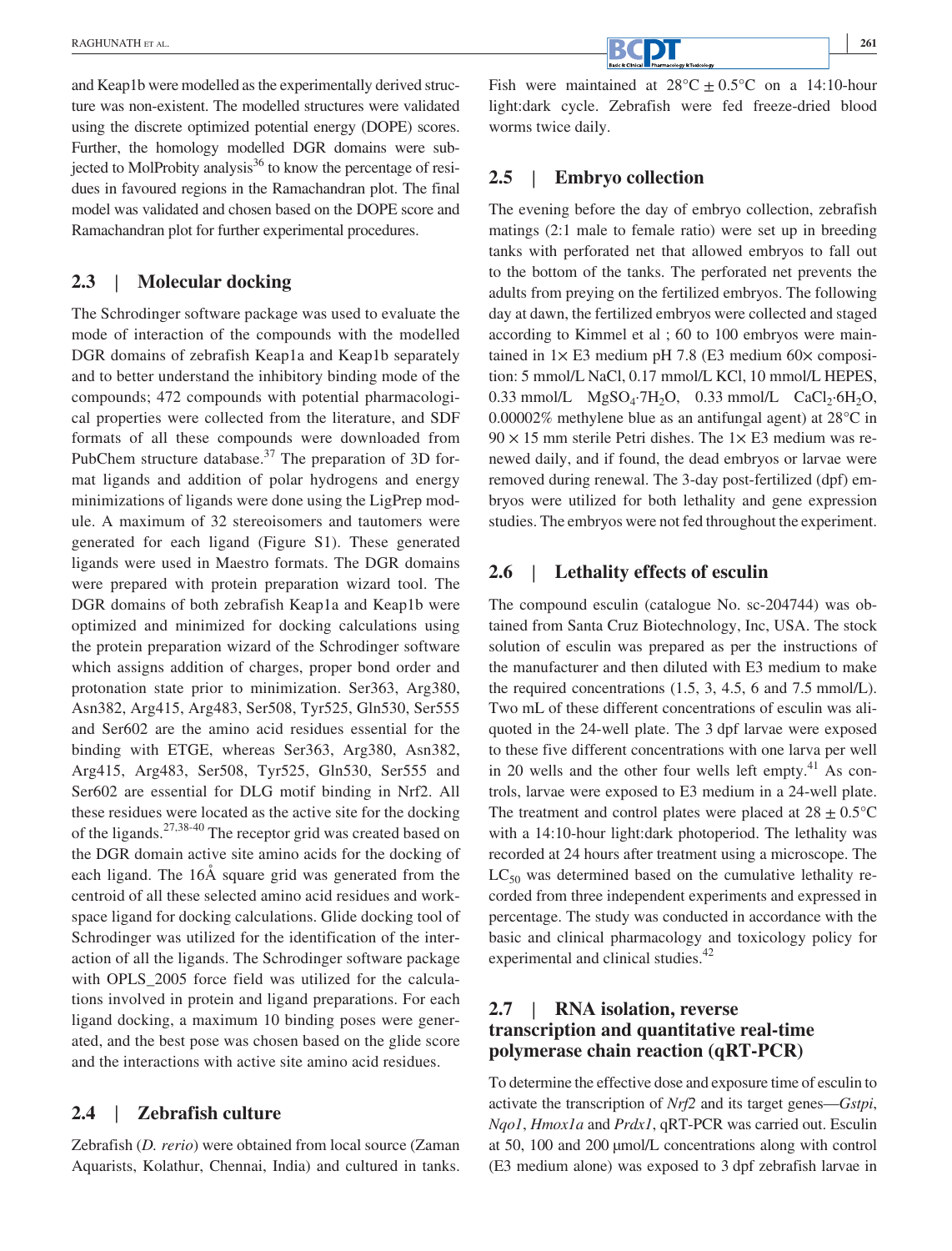separate Petri dishes, and gene expression was analysed at 0, 3, 6 and 9 hours after exposure. Total RNA was isolated from the control and esculin‐treated zebrafish larvae using Qiagen RNeasy Mini Kit protocol (# 74104, Qiagen, Germany) according to the manufacturer's instructions. The quantity and the quality of the extracted RNA were spectrophotometrically analysed using a NanoDrop 2000 spectrophotometer (Thermo Scientific). The integrity of the isolated RNA was checked by running in 2% agarose gel electrophoresis. cDNA was synthesized from 1 µg of the total RNA using RevertAid firststrand cDNA synthesis kit (# K1622 Thermo Fisher Scientific, MA, USA) as per the instructions provided by the manufacturer. Exon spanning type primers and GenBank accession numbers of genes are given in Table S1. The qRT‐PCR was performed in Applied Biosystems 7500 using SYBR green fluorescence (# 208054 QuantiNova SYBR green PCR kit) as recommended by the manufacturer. The reactions were run in duplicate together with no-template control for each gene. The thermal cycle conditions include 2 minutes hold at 50°C, 2 minutes hot start at 95°C followed by the amplification for 40 cycles of 15‐seconds denaturation at 95°C and 30‐second annealing/extension at 60°C. A dissociation step (60°C‐95°C) was performed at the end of amplification phase to determine the specificity of each primer set. The relative expression of the mRNA transcripts was quantified using the ΔΔ*CT* method and normalized against *Gapdh* as reference gene.

#### **2.8** |  **Statistical analysis**

The animal experimental data were analysed using statistical package for the social sciences SPSS version 20 (SPSS, Chicago, IL, USA). The results were expressed as mean  $\pm$  SD of three independent experiments and were analysed with one‐way ANOVA followed by Tukey's multiple comparison test. The comparison between the groups was considered significant if  $P < 0.05$ .

#### **3** |  **RESULTS**

#### **3.1** |  **Phylogenetic analysis of Keap1 proteins**

Phylogenetic analysis of the amino acid sequences of Keap1 proteins was performed to comprehend the relationships of zebrafish Keap1 proteins with available Keap1 proteins of other organisms from the UniProt. The search for the Keap1 proteins in the UniProt showed the presence of Keap1 proteins in a wide variety of species ranging from lower invertebrates to primates. The multiple sequence alignment revealed the conserved residues in Keap1 orthologs (Figure S2). The Keap1 proteins present in the invertebrates represented that the Keap1‐Nrf2‐ARE defence system was conserved across species from lower invertebrates to higher mammals. The phylogenetic tree constructed was annotated using iTOL

(Figure S3). The insects Keap1 proteins originated from the common ancestor and fell under the same unique clade. The sea squirt Keap1 protein displayed distinct position within the tree under a lone clade, whereas the Keap1 proteins of mammals, birds, reptiles and amphibians were grouped under another clade. The two types of Keap1, both Keap1a and Keap1b, are conserved among fishes and are absent in other animals. Yet, both these types exhibit their function in the Keap1-Nrf2-ARE pathway.<sup>48</sup> Though fishes Keap1a and Keap1b are the orthologues of Keap1 of other animals, only fish Keap1b displayed synteny with Keap1, not Keap1a. In comparison with Keap1 of different animals, zebrafish Keap1b remained the homologue of Keap1. Both the Keap1a and Keap1b sequences of zebrafish are grouped within clades consisting of other fishes. Zebrafish Keap1a and Keap1b proteins belonged to clades that contained paralogues from other fishes. Though most of the fish Keap1a and Keap1b proteins in the tree found to have diverged, the common ancestral clade revealed the genome duplication only in the pisces.

### **3.2** |  **Structural modelling of Keap1a and Keap1b Kelch DGR domain of zebrafish**

The Keap1 of *M. musculus* showed high homology with zebrafish Keap1 proteins (Keap1b: Identity = 76% and Keap1a: Identity  $= 55\%$ ), and the Nrf2 binding domain of zebrafish Keap1 was also similar to that of the mouse (Figure 1A,B). The crystal structure of 5CGJ was used to build the DGR domain structure of both Keap1a and Keap1b of zebrafish. The 3.36Å high-resolution Keap1 template of the mouse ensured the quality of homology model built for DGR domain of Keap1a and Keap1b (Figure 1C). The best model was determined by the minimal DOPE score and the three‐dimensional alignment. The superimposition of DGR of Keap1a and Keap1b revealed that the best‐modelled structure did not differ with the template (Figure 1D,E). The overall conformations of Keap1a and Keap1b contain root mean square deviations (RMSD) of 0.240 and 0.143Å, respectively. The subtle differences in the RMSD values are due to the presence of the protruding tail region in the modelled structure, which is absent in the template structure. The RMSD of the atomic coordinates of the modelled structure reveal the accuracy of the model with the experimental structure of the target protein. The quality of the modelled structure was assessed through MolProbity analysis of the DGR domain of both Keap1a and Keap1b. The MolProbity score of the DGR domains of Keap1a and Keap1b was 94.55% and 97.39%, respectively, which fall under Ramachandran favoured regions.

#### **3.3** |  **Molecular docking**

In an effort to identify compounds that disrupt the Keap1‐ Nrf2 interaction and activate the Keap1‐Nrf2‐ARE signalling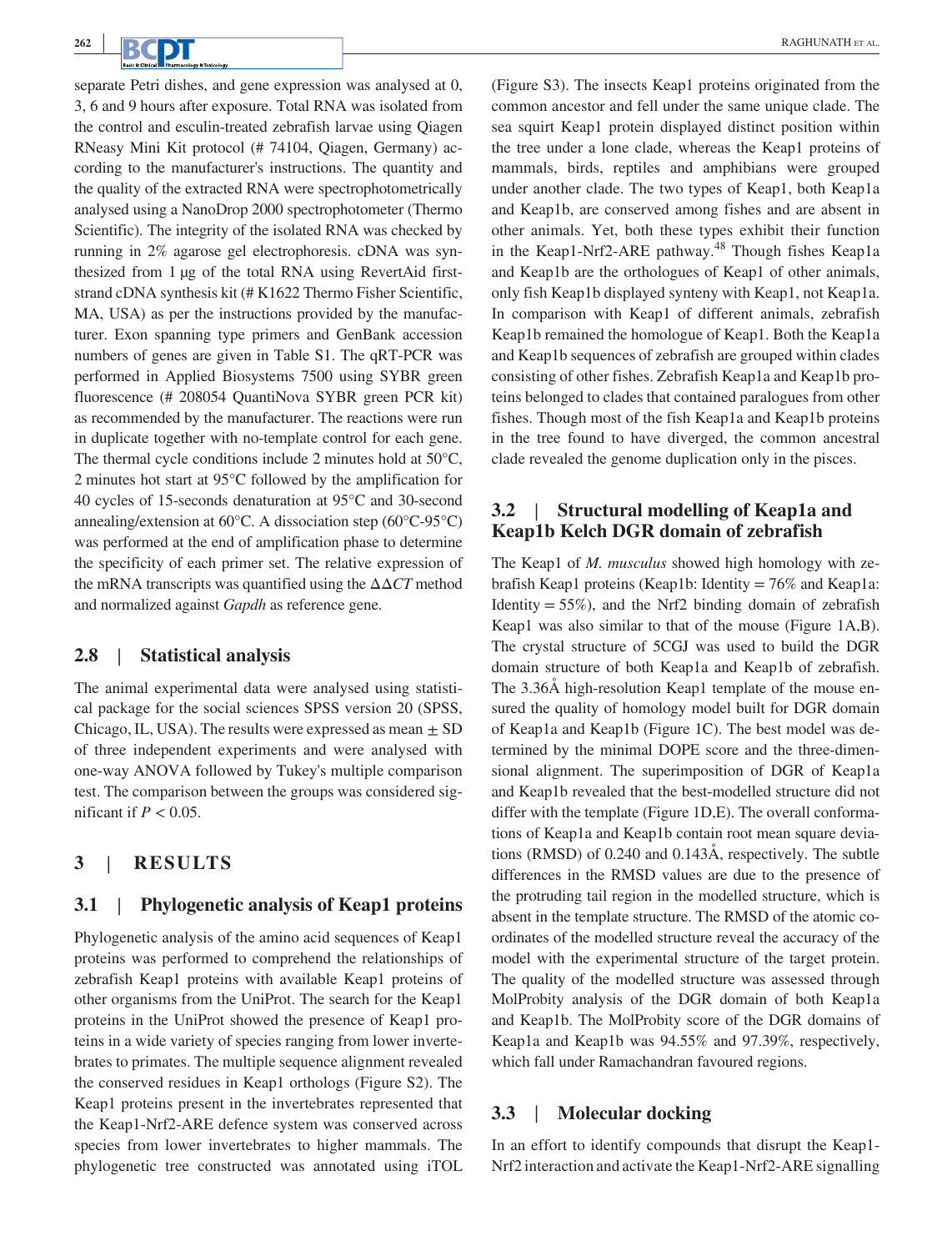

|                                                                                     |                                                                          | 11                                                                                                                       | 21                                     |                                                                |                                                |                                                                                 |                                            |                                        |                                                                                                  | 31                                    |                                         |
|-------------------------------------------------------------------------------------|--------------------------------------------------------------------------|--------------------------------------------------------------------------------------------------------------------------|----------------------------------------|----------------------------------------------------------------|------------------------------------------------|---------------------------------------------------------------------------------|--------------------------------------------|----------------------------------------|--------------------------------------------------------------------------------------------------|---------------------------------------|-----------------------------------------|
| <b>RMSD</b> : call<br>template Sogl.pdb, chain A 289 M HHHHHHHH<br>keap1a model.pdb |                                                                          | <b>Louisville Controller and Controller Controller Controller Controller Controller Controller Controller Controller</b> | <b>TLHK TOAV</b>                       | <b>CRECK</b><br>KV<br>CHAP<br>TEXAS LEAD HROW STOLE YIAGGYKOHS | <b>TVFROE</b>                                  | <b>RMSD: ca.</b><br>template Scotpdb, chain A 289M HHHHHHHH<br>keap1b_model.pdb |                                            | <b>THE YES</b>                         | <b>TLHK</b><br><b>DAY</b><br>The contract of the contract of the contract <b>KVTP</b> LBTPKVPOLT | <b>COMPAGNATION</b>                   | <b>ITVFRO</b><br><b>VIVODVFRO</b>       |
| <b>RMSD:ca</b>                                                                      |                                                                          |                                                                                                                          |                                        |                                                                |                                                | RMSD: ca                                                                        |                                            |                                        |                                                                                                  |                                       |                                         |
| template Scol.pdb, chain A 339<br>keap1a model.pdb                                  | 25 LDTLEAFDEH KNVWLKLGSM                                                 |                                                                                                                          | <b>MSPCSSLOAC</b>                      | VLFILLYTY                                                      | <b>BUILDED OF A</b><br><b>SRNLSLONNT</b>       | template 5cgLpdb, chain A 339<br>keap1b_model.pdb                               | 25 LSFLEAFN C                              | <b>AWLRLADI</b>                        | OVERSOLAAC                                                                                       | <b>GLLYAV</b><br>VISOLIVAV            | <b>ANNSPOCN</b><br>ORNNOPOGNI           |
| <b>RMSD</b> 'ca                                                                     | 101                                                                      | 111                                                                                                                      | 121                                    | 131                                                            | 141                                            | RMSD: ca                                                                        | 101                                        | 111                                    | 121                                                                                              | 131                                   | 141                                     |
| template Scot.pdb, chain A 389 U.S.E.A.L.D.C.V.T.<br>keap1a model.pdb               | 75 ESOSLSCYNI                                                            | <b>MINOWS CAS</b><br><b>MTNOWTOLAR</b>                                                                                   | <b>MEVARNRIOV</b><br><b>INTRANAVOV</b> | <b>OVIDGHIVAV</b><br><b>OVIDESIVAV</b>                         | <b>GOSHOCIHHS</b><br><b>GOSHASTHINE</b>        | template Scolpdb, chain A 389 0 5 5 A L DCYN<br>keap1b model.pdb                | <b>75DSHTLDCYN</b>                         | <b>MTHOWSACAS</b><br><b>MMNCWRPCAH</b> | $M \cong V$                                                                                      | <b>MIVAV</b>                          | <b>SHOCTHH</b><br><b>SHOCTHHI</b>       |
| RMSD: ca.                                                                           | 151                                                                      | 161                                                                                                                      | 171                                    | 181                                                            |                                                | RMSD:ca                                                                         | 151                                        | 161                                    | 171                                                                                              | 1Rt                                   | 191                                     |
| template Scol.pdb, chain A 439<br>keap1a model.pdb                                  | 125 S V ER Y D - E Y N                                                   | <b>EWHLVATML</b><br><b>RWTFVA-MSV</b>                                                                                    | <b>ARLOANVAAC</b>                      | CLYVV                                                          | DENRINGAE<br><b>DODNAWNTVE</b>                 | template ScoLpdb, chain A<br>keap1b model.pdb                                   | 125 SVERYDEERD                             | <b>EWHIVA-ML</b><br><b>UVOLVSPML</b>   | <b>RRICVOVAVI</b>                                                                                | NALLYAV                               | <b>DISTURBITION</b><br><b>DOTHRLSSA</b> |
| <b>RMSD:ca.</b>                                                                     | 201                                                                      | 211                                                                                                                      | 221                                    | 231                                                            | 241                                            | <b>BMSD</b> :ca                                                                 |                                            | 211                                    | 221                                                                                              | 23t                                   | 241                                     |
| template, Scol.pdb, chain A.<br>keap1a model.pdb                                    | 175 RYOPOTNTWO                                                           | <b>HVAPMNTVRS</b>                                                                                                        | VCVLHNC<br>GIGVVCMDNY                  | <b>ODDER</b><br>LYAV:                                          | TOLKIMERYN                                     | template Scgipdb, chain A<br>keap1b model.pdb                                   | <b>175CYNPERDEWR</b>                       | <b>MILLEMNI RE</b>                     | <b>AUVEVERNO</b><br>STAAMNIVAS CACVCALCNY                                                        | 1.7A<br>GYDRD<br>IYVMSGYDST NOLNIVERY | <b>DOLNSVERY</b>                        |
| <b>RMSD</b> ca                                                                      |                                                                          |                                                                                                                          | 271                                    |                                                                |                                                | RMSD: ca                                                                        |                                            |                                        | 271                                                                                              | <b>281</b>                            |                                         |
| template Scolodb, chain A 539 V E T E<br>keap1a model.pdb                           | 225   TRD.VWE MA                                                         | MR<br>HHREAL<br><b>SMNHCRSAH</b>                                                                                         | VSVYGCKIFV                             | <b>HOSE U</b>                                                  | <b>DEVECTDUDE</b><br><b>FNOGGEL SSVECYCLAS</b> | template 5cgLpdb, chain A 5391<br>keap1b_model.pdb                              | 225 VEKD SWSFSA                            | MAHHRSAL<br><b>SMRHRRSAL</b>           | VIISHORIYV                                                                                       | <b>上点 1 VD G NT 并上</b>                | <b>GYDRD</b><br><b>DSVECROPE</b>        |
| <b>RMSD</b> ca                                                                      | 301                                                                      | 311                                                                                                                      | 321                                    | 331                                                            | 341                                            | <b>PMSD</b> : ca                                                                | 301                                        | 311                                    | 321                                                                                              | 331                                   |                                         |
|                                                                                     | template Scolodb.chain A 589 UTWSEVTRMT. SORSOVOVAV TMERCI IRKOIDOON CTC |                                                                                                                          |                                        | 275 VWTLVTDMP VGRSGMGVAV IMEPCPGILP BEEEEVDEEM                 |                                                | template 5colodb, chain A 589 U.T.W.S.E.V.I.R.M.T.<br>keap1b model.pdb          | 275D SWTEVTHMK SCRSSVOVAV TMEPORKELI COC., | <b>IRSOVOVAY</b>                       | TMERCRKOTO GONGLICH                                                                              |                                       |                                         |



**FIGURE 1** Structure-based sequence alignment of the DGR domains of Keap1a (A) and Keap1b (B) with DGR domain of Keap1 of *Mus musculus* (5CGJ.pdb.chain A). The Keap1a and Keap1b sequences share identical DGR domain architecture with 55% and 76% identities, respectively, with *M. musculus* DGR Keap1 sequence. The ribbon representation of the structure of 5CGJ.pdb.chain A (C), the superposed predicted structure of DGR domain of Keap1a (D) and Keap1b (E) with 5CGJ.pdb.chain A shown in top-down orientations. Both these modelled structures superimpose well in the six‐bladed beta‐propeller structure and four beta‐strands in each blades. The template structure 5CGJ.pdb. chain A (C) is represented as follows: Blade 1—residues (598‐609 and 327‐358) in red, Blade 2—residues (359‐409) in orange, Blade 3—residues (410‐456) in green, Blade 4—residues (457‐503) in purple, Blade 5—residues (504‐550) in yellow and Blade 6—residues (551‐597) in magenta

pathway in zebrafish, we performed molecular docking to recognize compounds that are putative Nrf2 activators. The hits are selected based on the glide score and energy, hydrogen bond contacts, distance and other interactions of all the ligands with DGR domain of both zebrafish Keap1a (Table S2) and Keap1b (Table S3). The top 15 best hit compounds with DGR domains of both Keap1a and Keap1b were evidenced by its low glide score (Figure 2). The docking poses of the intermolecular interactions of top 10 hits with Keap1a are represented in Figure 3. Quercetin 3,4′‐diglucoside formed H-bonds with Ser49, Leu51, Arg101, Val102, Arg169, Ser194, Leu196 and Met290 of the Keap1a Kelch domain in addition to Pi‐cation interaction with Arg101. FAD-Na<sub>2</sub> docking with Keap1a showed the formation of both a salt bridge and H‐bond with Arg169 besides the H‐ bonds with Arg66, Asn100, Ala119 and Ser241 and salt bridge with Arg101. Due to the structural similarity among the three ligands—pelargonidin chloride, peonidin chloride and delphinidin chloride exhibited identical interaction with

DGR domain of Keap1a at residues Ala149 and Val245. The docking pose of pentagalloyl glucose showed extended interactions with DGR domain of Keap1a. Pentagalloyl glucose was H‐bonded to Ser49, Arg66, Asn100, Arg101, Ser194, Tyr211 and Gln260 in addition to Pi‐cation interaction with Arg101. Piceatannol—a stilbene similar to resveratrol, showed an identical interaction pattern as that of resveratrol and formed H‐bonds with Ser49, Asn100, Arg101, Leu196 and Ser288 of the Keap1a Kelch domain and Pi‐cation interaction with Arg101. Piceatannol had an extra H‐bond interaction with Leu196 than that of resveratrol. Keap1 accommodated sanguinarium chloride by establishing a lone H-bond with Arg101. Salvianolic acid A formed 2 H-bonds with Val102, a H-bond and salt bridge with Arg169 and a H‐bond with Ser288 of the DGR domain of Keap1a.

The intermolecular interactions of top 10 hits with Keap1b DGR domain are shown in Figure 4. The visual inspection of MCULE‐7242450970 aka Keap1b‐4‐O‐(4‐carboxy‐3‐hydroxy‐3‐methylbutanoyl)‐3,5‐di‐O‐caffeoylquinic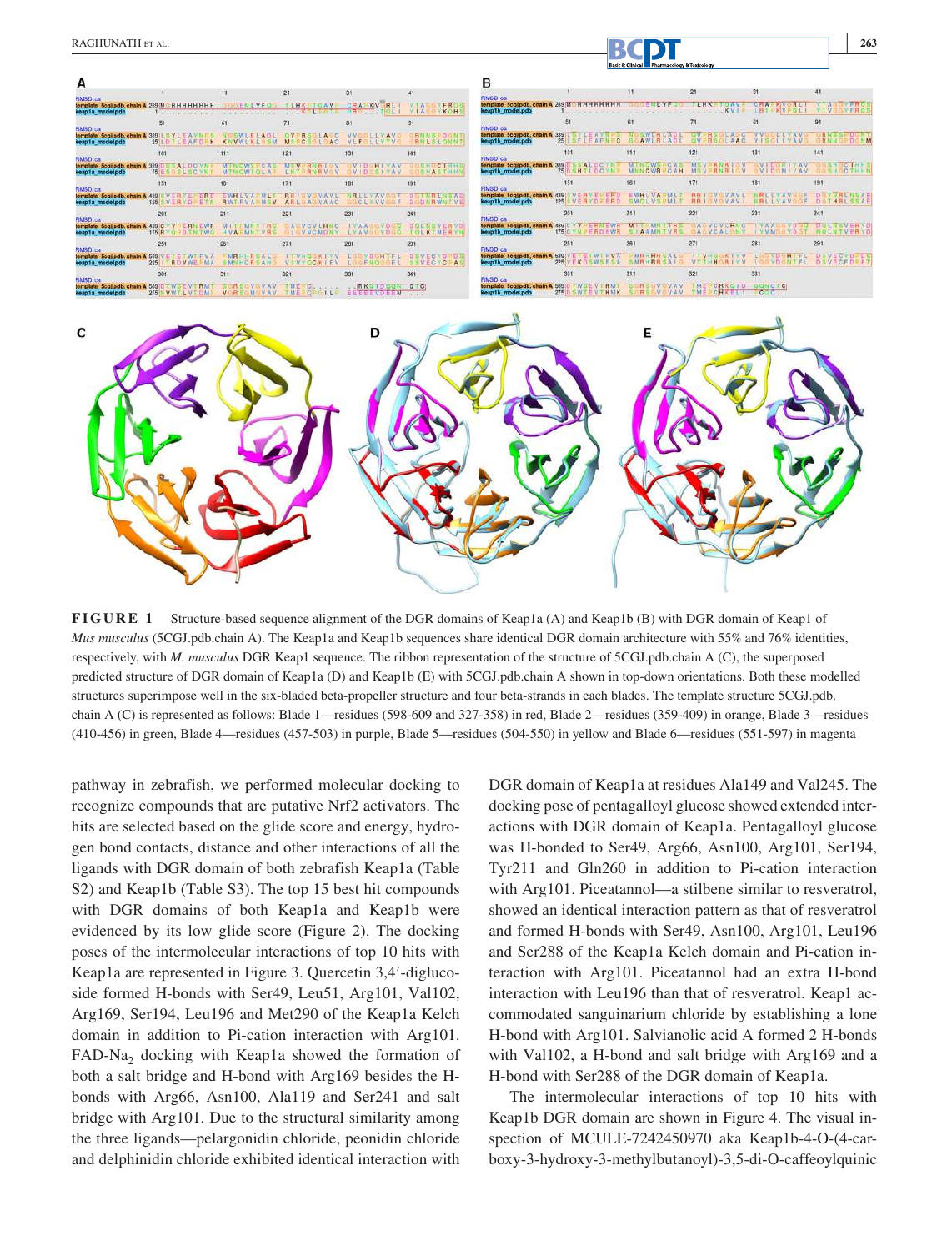

**FIGURE 2** Glide score associated with best binding models of top 10 hits with the active site of DGR domain of both Keap1a (A) and Keap1b (B)

acid complex revealed that the ligand is co-ordinated by Hbonds with the following residues—Tyr20, Ser49, Leu51, Asn68, Asn100, Arg101, Arg169 and Leu243. Quercetin 3,4'‐diglucoside established binding through H‐bonds with Ile102, Val149, Arg169, Ser194, Ser241, Leu243 and Val290 residues of the DGR domain of Keap1b. Naringenin and pinosylvin made identical H‐bond interactions with Ala53, Val198 and Val292 of the Keap1b Kelch domain. The extensive interaction was reported in FAD-Na<sub>2</sub>:DGR domain complex through H‐bonds, salt bridges and Pi‐cation. The residues Ser49, Asn68, Asn100, Arg169, Ser194 and Ser288 formed H‐bonds, where Arg101 established salt bridge and Pi-cation interaction in the complex. Keap1b accommodated esculin through H‐bonds with Ala53, Val151, Ala196, Val198, Val290 and Val292. The interaction of 4‐hydroxyestradiol with DGR domain of Keap1b was formed through 4 H-bonds: three with Val104 and one with Val151. Acetoside-Keap1b DGR complex exhibited H‐bonds with Asn100, Ile102, Arg169, Ala196, and Ser288 and salt bridge with Arg101. Polydatin was stabilized by H‐bonds with Asn68, Asn100, Arg101, Ser194 and Ser288 and Pi‐cation interaction with Arg101 in Keap1b Kelch domain. Keap1b DGR domains held glycitin through a couple of H‐bonds: one with Arg169 and another with Ser194. In the top 15 hits for

both Keap1a and Keap1b, the common compounds found were quercetin 3,4'-diglucoside, FAD-Na<sub>2</sub>, salvianolic acid A, tunicamycin and esculin. Though these compounds were common hits, their interactions with Keap1a and Keap1b were different due to a significant active site difference in the Keap1a and Keap1b.

#### **3.4** |  **Lethality effects of esculin**

The  $LC_{50}$  value of the esculin in 3 dpf zebrafish larvae after 24‐hour exposure is 5 mmol/L (Figure 5). The mortality of the larvae after 24‐hour treatment was found to increase gradually till the dose of 4.5 mmol/L, and a steep increase in mortality was observed between 4.5 and 6 mmol/L concentration of esculin. 100% mortality was observed at 7.5 mmol/L concentration.

### **3.5** |  **Potency of esculin to activate the expression of Nrf2‐regulated cytoprotective genes (***Gstpi***,** *Nqo1***,** *Hmox1a* **and** *Prdx1***)**

To inspect the potency of esculin to activate Nrf2 as a representative compound that disrupt the binding of Keap1a/ Keap1b Kelch DGR domain with Nrf2 ETGE/DLG motifs,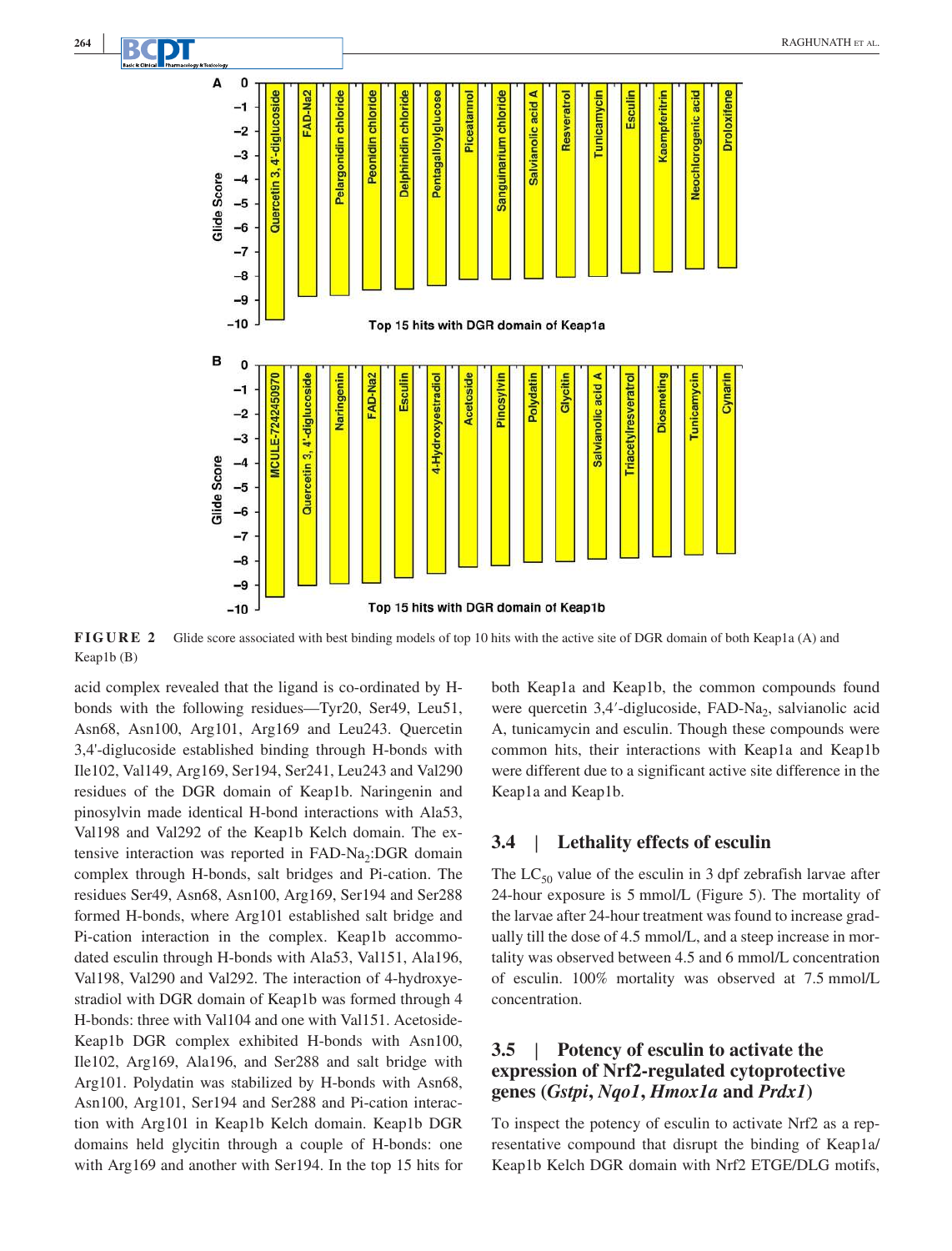

**FIGURE 3** Map of 2D interactions of zebrafish Keap1a with ligands depicting the interaction pattern of quercetin 3,4′‐diglucoside (A), flavin adenine dinucleotide disodium salt (B), pelargonidin chloride (C), peonidin chloride (D), delphinidin chloride (E), pentagalloyl glucose (F), piceatannol (G), sanguinarium chloride (H), salvianolic acid A (I) and resveratrol (J)

the expression of four Nrf2‐regulated cytoprotective genes was carried out. The expression levels of Nrf2‐regulated genes after treatment with esculin at three different doses (esculin 50, 100 and 200  $\mu$ mol/L) and time-points (0, 3, 6) and 9 hours) were analysed. All the three tested concentrations exhibited elevated expression of *Nrf2* and its target genes—*Gstpi*, *Nqo1*, *Hmox1a* and *Prdx1* after 6 h of exposure in 3 dpf larvae (Figure 6). From the perspective of the activation of Nrf2 with time, esculin 100 µmol/L exhibited increased expression of Nrf2 and its four target genes with time up to 9 hours of exposure in 3 dpf zebrafish larvae. With respect to 50 µmol/L esculin, the activation of Nrf2 and its target genes expression started increasing as early as 3 hours and peaked at 6 hours and then declined at 9 hours In the case of 200 µmol/L esculin, the significant elevation of Nrf2 and its target genes expression was observed only at 6 hours after exposure in 3 dpf zebrafish larvae but did not show significant increased expression at both the 3- and 9hour time-points.

#### **4** |  **DISCUSSION**

The use of zebrafish as disease models has increased in recent years, and also zebrafish exhibit high similarity with humans in many aspects right from development to metabolic pathways. Zebrafish serve as an excellent complementary vertebrate model system in place of mammalian models as the latter models have their limitations in drug development.<sup>49</sup> As several human disease models have been established in zebrafish and the Keap1‐Nrf2 system is related to these diseases,<sup>50</sup> we selected zebrafish as a model organism for our study. The phylogenetic tree constructed from the Keap1 proteins available in the UniProt revealed that the regulation of Nrf2 and relevant proteins was identical among all organisms represented in the tree. $48$  The Keap1 sequences from Uniprot revealed that Keap1 proteins are absent from archaea, bacteria and plants. The Keap1 phylogenetic tree was similar to that of the "Animal Tree of Life".<sup>51</sup> An interesting observation made in the tree was that all fish carried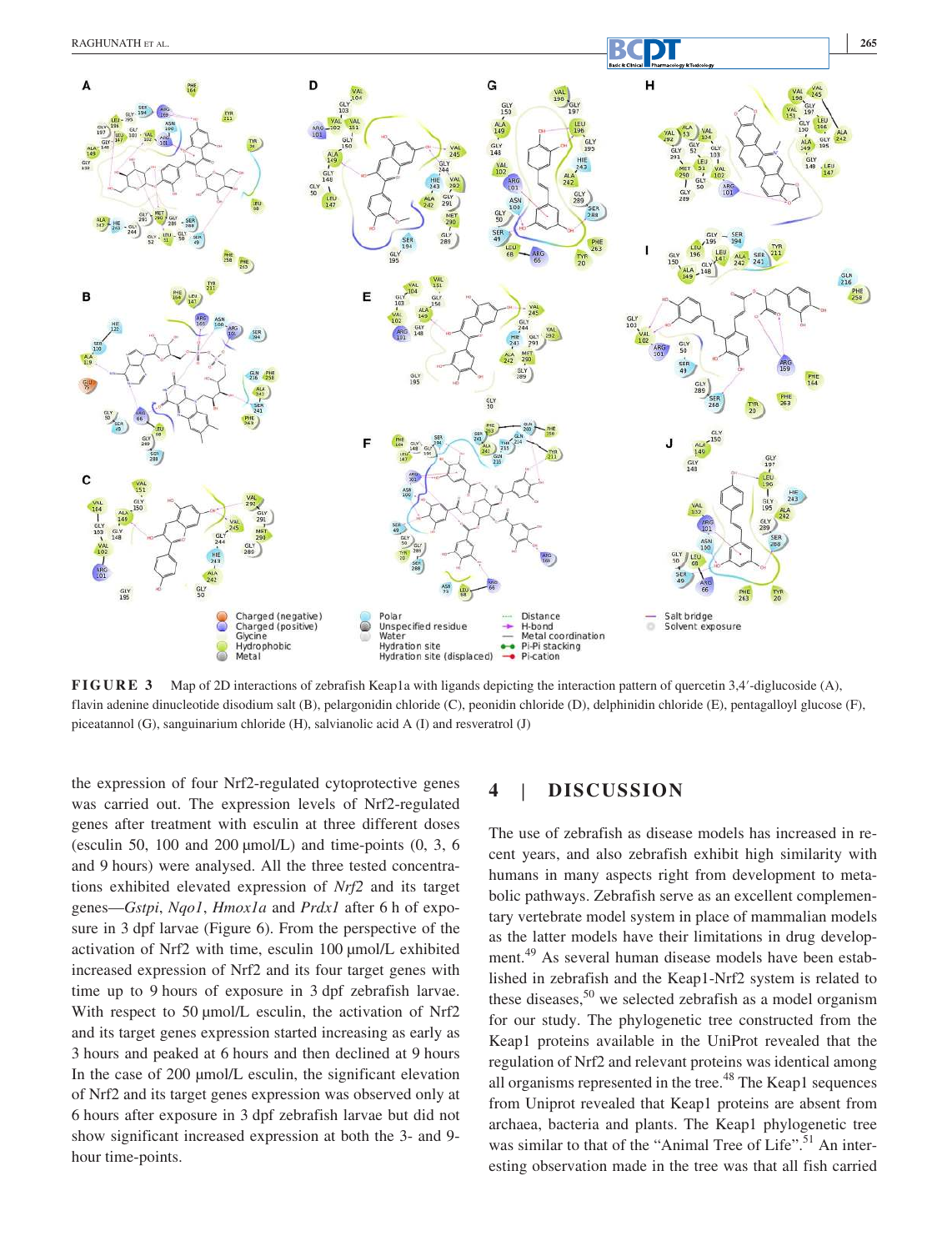

**FIGURE 4** Map of 2D interactions of zebrafish Keap1b with ligands depicting the interaction pattern of MCULE‐7242450970 aka 4‐O‐(4‐ Carboxy‐3‐hydroxy‐3‐methylbutanoyl)‐3,5‐di‐O‐caffeoylquinic acid (A), quercetin 3,4'‐diglucoside (B), naringenin (C), flavin adenine dinucleotide disodium salt (D), esculin (E), 4‐hydroxyestradiol (F), acetoside (G), pinosylvin (H), polydatin (I) and glycitin (J)

both Keap1a and Keap1b in them implying that fish regulate Nrf2 by both these co-ortholog Keap1 proteins. The co-orthologues appeared during the emergence of vertebrates and lost during the appearance of amniotes.<sup>50</sup> The synteny was exhibited between zebrafish Keap1b and human Keap1. The conditions that favour the homo- and heterodimerization of these Keap1a and Keap1b in fish remain elusive. Sea squirts—ascidians—have Keap1, which did not show synteny with vertebrates. The Keap1 phylogenetic tree revealed intriguing clades containing western clawed frog, brachiopod lamp shell and Japanese weathervane scallop. Further investigation of the Keap1 proteins in these three animals might reveal the complexity of the Keap1‐Nrf2‐ARE pathway. The existence of similar orthologous Keap1‐Nrf2‐ARE system was demonstrated in lower vertebrates that include zebrafish from the constructed phylogenetic tree. Hence, zebrafish remain as an excellent tool to study the Keap1‐Nrf2‐ ARE system.

The above facts necessitate studying the compounds that activate Nrf2 in the zebrafish; 472 compounds exhibiting antioxidant properties were tested for their potential to disrupt Keap1‐Nrf2 PPI through molecular docking. Though there are different strategies for targeting PPIs, molecular docking is preferred when the structure of the target is elucidated either through crystallography or nuclear magnetic resonance spectroscopy.<sup>52</sup> There is literature on the covalent modification of cysteine residues in Keap1 proteins leading to the activation of Nrf2, yet only few studies shed light on the disruption of interaction of Keap1 with Nrf2. As zebrafish carries two variants of Keap1 proteins, the interaction of all 472 ligands with DGR domains of both Keap1a and Keap1b was analysed through docking. Upon completion of the screening, the top 10 hits from DGR domains of Keap1a and Keap1b were selected based on the binding affinity, a more negative glide score meaning greater affinity. All the top 10 hits exhibited three modes of interaction with the Keap1 DGR domains, namely H-bonding,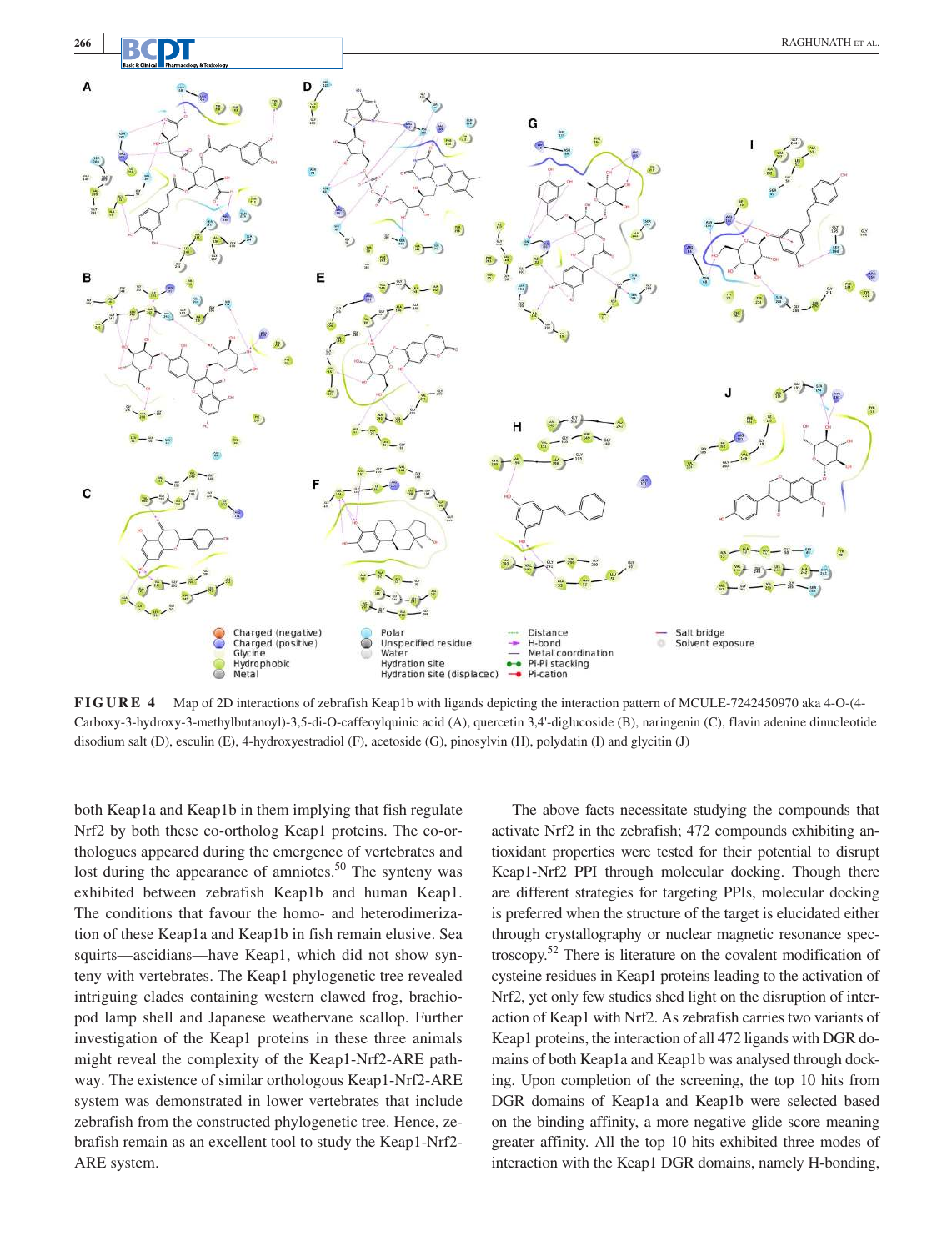

**FIGURE 5** Lethality in 3 dpf zebrafish larvae after exposure to esculin. The x-axis represents the concentration of esculin in mmol/L. Data are represented as mean  $\pm$  SD of three independent experiments. Asterisks indicate statistically significant differences compared to control (one‐way ANOVA followed by Tukey's multiple comparison test)

 **<sup>|</sup>** RAGHUNATH ET AL.**<sup>267</sup>**

Pi‐cation and salt bridges. All these interactions formed by the top 10 hits are the residues that make the PPI between DGR domain of Keap1 and DLG/ETGE motifs of Nrf2.

In the top 15 hits for both Keap1a and Keap1b, the common compounds found were quercetin 3,4′‐diglucoside, FAD‐Na2, salvianolic acid A, tunicamycin and esculin which showed better glide score than other compounds. Though these compounds were common hits, the interaction of these compounds with Keap1a and Keap1b was different. This difference may be with difference in the sequence of Keap1a and Keap1b. Both the ETGE and DLG motifs must bind the Kelch domain in order to facilitate the Nrf2 ubiquitination, $13,53$  and the compounds identified as disruptors of this interaction activate Nrf2. In case of zebrafish, two types of Keap1 proteins, Keap1a and Keap1b, form homodimers and heterodimers, thus interact with ETGE and DLG



**FIGURE 6** Esculin dose- and time-dependent expression of Nrf2 and its target genes (Gstpi, Nqo1, Hmox1a and Prdx1). Gene expression levels relative to an internal calibrator were determined using qRT-PCR. Control values are shown by the horizontal line. Data are represented as mean ± SD, \**p* < 0.05 compared to controls (one-way ANOVA followed by Tukey's multiple comparison test).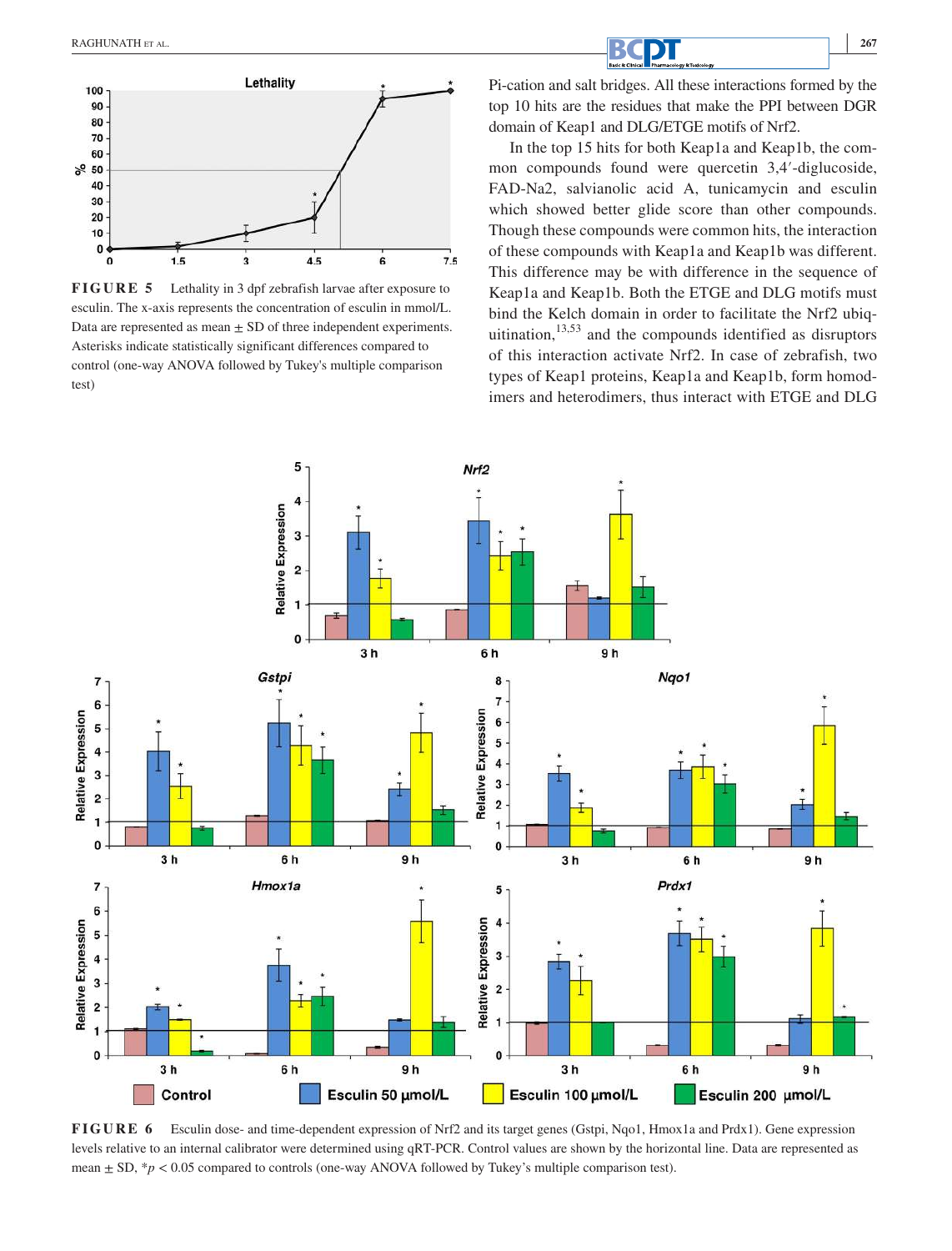motifs of Nrf2.<sup>48</sup> This PPI is a major factor that regulates Nrf2 activity and offers ways to discover compounds that are potential Nrf2 activators by directly disrupting this interaction.<sup>54</sup> Ser49, Asn100, Arg101, Leu196 and Ser288 were the residues that formed the primary interactions with DGR domain of Keap1a, whereas Ser49, Ala53, Asn68, Asn100, Arg101, Arg169, Ser194, Val198 and Val292 contributed to the major part of the interaction with DGR domain of Keap1b. The identified top compounds interfered the binding of the Nrf2 with the Keap1a/Keap1b Kelch domain. These identified inhibitors corroborate with the principle that DLG and ETGE motifs of Nrf2 are obstructed to interact with Keap1a/Keap1b Kelch domains as demonstrated from structural and functional studies.<sup>55</sup> Yet another complexity in Keap1/Nrf2/ARE pathway is that different groups of compounds elicit this cytoprotective pathway via different mechanisms of activation.<sup>56-58</sup> This is due to the structural diversity in the compounds. Neurodegenerative diseases are one among the oxidative stress‐mediated disorders, and most of the best compounds identified to disrupt Keap1a/b interaction with Nrf2 have the potential to cross the blood‐brain barrier. A few of them are neuroprotectants, which could be utilized for the treatment of neurological diseases. If one of the top hits was known to be effective in zebrafish larvae, then the rest of the hits may still be efficacious and therefore worth testing further. The limitation of this study was that no solved crystal structure is available either for the full‐length Keap1a/b or DGR domain of Keap1a/b in zebrafish. The results not only reveal the interactions of specific ligands with DGR domain of Keap1a and Keap1b but also provide insights into the design and discovery of novel potent Nrf2 activators.

In this study, esculin was identified to inhibit the interaction of both Keap1a and Keap1b Kelch domain: hence, esculin was selected as a representative hit for further experimental validation. Initially, lethality effect of esculin was determined using 3 dpf zebrafish larvae. 50 mmol/L esculin concentration exhibited 50% lethality. Our result sheds light on the mechanism of activation of Nrf2 by esculin in offering the protection against deleterious effects caused by oxidative stress. In recent years, different studies in mice and hamsters revealed the potential of esculin as a therapeutic agent for different toxicities, yet no mechanism has been revealed. The antioxidant and antiradical properties of esculin were documented in a mice model of epirubicin‐induced bone marrow toxicity.<sup>59</sup> Esculin scavenged superoxide radical and diminished the lipid peroxidation. Esculin protected the genotoxic damage induced by mitomycin C in mice by decreasing the lipid peroxidation. $60$  The free radical inflicted damage to biomolecules was inhibited by esculin in the pancreas of N-nitrosobis(2-oxopropyl)amine-exposed hamsters.<sup>61</sup> The gastroprotective activity of esculin was demonstrated

in ethanol‐induced gastric lesion mice model due to its antioxidant potential. $62,63$  Esculin offered protection against pro‐oxidant aflatoxin in mice through the activation of both enzymatic and non-enzymatic antioxidant systems.<sup>64</sup> The present study reveals that esculin activates Nrf2 by inhibiting the interaction between Keap1 and Nrf2 and has the potential to exhibit the properties demonstrated from the above studies. Therefore, the present finding provides evidence that esculin activates Nrf2 and can prevent damage due to oxidative stress.

#### **5** |  **CONCLUSION**

Through molecular docking method, we have identified top promising compounds that are potential Nrf2 activators. The top hit compounds identified have the potential to directly disrupt the binding of ETGE and DLG motifs of Nrf2 to the DGR domain of Keap1a/b. These top hit compounds exhibited favourable binding energy and interactions with the amino acid residues in the active site of DGR domains of both Keap1a and Keap1b. Encouraged by in silico results, esculin compound was explored through in vivo experiment using 3 dpf zebrafish larvae. Gene expression analysis showed that esculin activated Nrf2 and induced the expression of *Gstpi*, *Nqo1*, *Hmox1a* and *Prdx1* by inhibiting the interaction between Keap1 and Nrf2. Thus, this study provides novel lead molecules for further design and investigation of potent Keap1‐Nrf2 disruptors, which could be developed as therapeutic agents for the diseases contributed by oxidative stress.

### **ACKNOWLEDGEMENTS**

Azhwar Raghunath acknowledges the University Grants Commission—Basic Scientific Research (UGC‐BSR), New Delhi, India, for the award of Senior Research Fellowship (UGC‐BSR No. F7‐25/2007). The authors gratefully acknowledge DBT, IIT‐Madras, Chennai, for computation facility and Schrodinger software. The authors also thank Prof. M. Michael Gromiha and Dr. Chandrasekaran Ramakrishnan for their kind help during the study. The authors greatly appreciate the financial assistance provided by the University Grants Commission‐Special Assistance Program (UGC‐SAP‐II:F‐3‐20/2013), Department of Science and Technology, Fund for Improvement of Science and Technology infrastructure in universities and higher educational institutions (DST‐FIST:SR/FST/ LSI‐618/2014) and DST‐SERB (EEQ/2018/000633), New Delhi, India.

### **CONFLICT OF INTEREST**

The authors declare that there were no competing interests.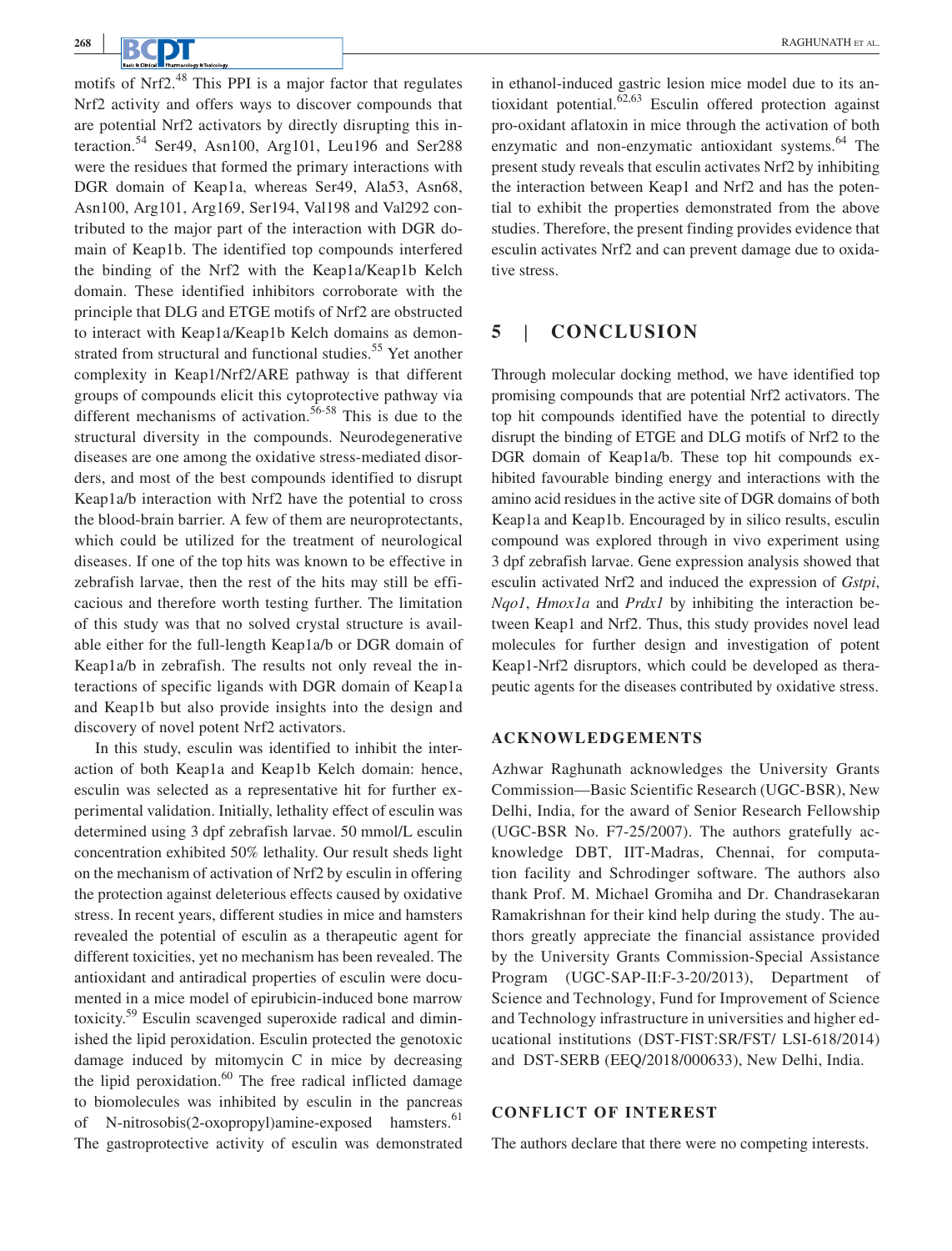### **REFERENCES**

- 1. Aseervatham GS, Sivasudha T, Jeyadevi R, Arul AD. Environmental factors and unhealthy lifestyle influence oxidative stress in humans–an overview. *Environ Sci Pollut Res Int*. 2013;20:4356‐4369.
- 2. Liguori I, Russo G, Curcio F, et al. Oxidative stress, aging, and diseases. *Clin Interv Aging*. 2018;13:757‐772.
- 3. Lozano R, Naghavi M, Foreman K, et al. Global and regional mortality from 235 causes of death for 20 age groups in 1990 and 2010: a systematic analysis for the global burden of disease study 2010. *Lancet*. 2012;380:2095‐2128.
- 4. Meier BP, Lappas CM. The influence of safety, efficacy, and medical condition severity on natural versus synthetic drug preference. *Med Decis Making*. 2016;36:1011‐1019.
- 5. Lewis KN, Mele J, Hayes JD, Buffenstein R. Nrf2, a guardian of healthspan and gatekeeper of species longevity. *Integr Comp Biol*. 2010;50:829‐843.
- 6. Baird L, Dinkova‐Kostova AT. The cytoprotective role of the Keap1‐Nrf2 pathway. *Arch Toxicol*. 2011;85:241‐272.
- 7. Nguyen T, Nioi P, Pickett CB. The Nrf2‐antioxidant response element signaling pathway and its activation by oxidative stress. *J Biol Chem*. 2009;284:13291‐13295.
- 8. Al‐Sawaf O, Clarner T, Fragoulis A, et al. Nrf2 in health and disease: current and future clinical implications. *Clin Sci*. 2015;129:989‐999.
- 9. O'Connell MA, Hayes JD. The Keap1/Nrf2 pathway in health and disease: from the bench to the clinic. *Biochem Soc Trans*. 2015;43:687‐689.
- 10. Lu MC, Ji JA, Jiang ZY, You QD. The Keap1‐Nrf2‐ARE pathway as a potential preventive and therapeutic target: an update. *Med Res Rev*. 2016;36:924‐963.
- 11. Canning P, Sorrell FJ, Bullock AN. Structural basis of Keap1 interactions with Nrf2. *Free Radic Biol Med*. 2015;88:101‐107.
- 12. Katoh Y, Iida K, Kang M‐IL, et al. Evolutionary conserved N‐terminal domain of Nrf2 is essential for the Keap1‐mediated degradation of the protein by proteasome. *Arch Biochem Biophys*. 2005;433:342‐350.
- 13. Tong KI, Katoh Y, Kusunoki H, Itoh K, Tanaka T, Yamamoto M. Keap1 recruits Neh2 through binding to ETGE and DLG motifs: characterization of the two‐site molecular recognition model. *Mol Cell Biol*. 2006;26:2887‐2900.
- 14. Rushmore TH, Morton MR, Pickett CB. The antioxidant responsive element. Activation by oxidative stress and identification of the DNA consensus sequence required for functional activity. *J Biol Chem*. 1991;266:11632‐11639.
- 15. Hu C, Eggler AL, Mesecar AD, van Breemen RB. Modification of keap1 cysteine residues by sulforaphane. *Chem Res Toxicol*. 2011;24:515‐521.
- 16. Marcotte D, Zeng W, Hus J‐C, et al. Small molecules inhibit the interaction of Nrf2 and the Keap1 Kelch domain through a non‐covalent mechanism. *Bioorg Med Chem*. 2013;21:4011‐4019.
- 17. Hancock R, Schaap M, Pfister H, Wells G. Peptide inhibitors of the Keap1-Nrf2 protein-protein interaction with improved binding and cellular activity. *Org Biomol Chem*. 2013;11:3553‐3557.
- 18. Jnoff E, Albrecht C, Barker JJ, et al. Binding mode and structureactivity relationships around direct inhibitors of the Nrf2‐Keap1 complex. *ChemMedChem*. 2014;9:699‐705.
- 19. Zhuang C, Narayanapillai S, Zhang W, Sham YY, Xing C. Rapid identification of Keap1‐Nrf2 small‐molecule inhibitors through

structure‐based virtual screening and hit‐based substructure search. *J Med Chem*. 2014;57:1121‐1126.

- 20. Satoh M, Saburi H, Tanaka T, et al. Multiple binding modes of a small molecule to human Keap1 revealed by X‐ray crystallography and molecular dynamics simulation. *FEBS Open Bio*. 2015;5:557‐570.
- 21. Hur W, Gray NS. Small molecule modulators of antioxidant response pathway. *Curr Opin Chem Biol.* 2011;15:162-173.
- 22. Magesh S, Chen Y, Hu L. Small molecule modulators of Keap1‐ Nrf2‐ARE pathway as potential preventive and therapeutic agents. *Med Res Rev*. 2012;32:687‐726.
- 23. Goldsmith P. Zebrafish as a pharmacological tool: the how, why and when. *Curr Opin Pharmacol*. 2004;4:504‐512.
- 24. MacRae CA, Peterson RT. Zebrafish as tools for drug discovery. *Nat Rev Drug Discov*. 2015;14:721‐731.
- 25. Dooley K, Zon LI. Zebrafish: a model system for the study of human disease. *Curr Opin Genet Dev*. 2000;10:252‐256.
- 26. Langheinrich U. Zebrafish: a new model on the pharmaceutical catwalk. *Bioessays*. 2003;25:904‐912.
- 27. Kobayashi M, Itoh K, Suzuki T, et al. Identification of the interactive interface and phylogenic conservation of the Nrf2‐Keap1 system. *Genes Cells*. 2002;7:807‐820.
- 28. Sievers F, Wilm A, Dineen D, et al. Fast, scalable generation of high-quality protein multiple sequence alignments using Clustal Omega. *Mol Syst Biol*. 2011;7:539.
- 29. Robert X, Gouet P. Deciphering key features in protein structures with the new ENDscript server. *Nucleic Acids Res*. 2014;42(W1): W320‐W324.
- 30. Kumar S, Stecher G, Tamura K. MEGA7: Molecular evolutionary genetics analysis version 7.0 for bigger datasets. *Mol Biol Evol*. 2016;33:1870‐1874.
- 31. Letunic I, Bork P. Interactive tree of life (iTOL) v3: an online tool for the display and annotation of phylogenetic and other trees. *Nucleic Acids Res*. 2016;44(W1):W242‐W245.
- 32. Johnson M, Zaretskaya I, Raytselis Y, Merezhuk Y, McGinnis S, Maddern TL. NCBI BLAST: a better web interface. *Nucleic Acids Res*. 2008;36:W5‐W9.
- 33. Burley SK, Berman HM, Kleywegt GJ, Markley JL, Nakamura H, Velankar S. Protein data bank (PDB): The single global macromolecular structure archive. *Methods Mol Biol*. 2017;1607:627‐641.
- 34. Winkel AF, Engel CK, Margerie D, et al. Characterization of RA839, a noncovalent small molecule binder to Keap1 and selective activator of Nrf2 signaling. *J Biol Chem*. 2015;290:28446‐28455.
- 35. Webb B, Sali A. Comparative protein structure modeling using MODELLER. *Curr Protoc Bioinformatics*. 2016;54:5.6.1‐5.6.37.
- 36. Chen VB, Arendall WB 3rd, Headd JJ, et al. MolProbity: all‐atom structure validation for macromolecular crystallography. *Acta Crystallogr D Biol Crystallogr*. 2010;66(Pt 1):12‐21.
- 37. Kim S, Thiessen PA, Bolton EE, et al. PubChem substance and compound databases. *Nucleic Acids Res*. 2016;44(D1):D1202‐D1213.
- 38. McMahon M, Thomas N, Itoh K, Yamamoto M, Hayes JD. Dimerization of substrate adaptors can facilitate cullin‐mediated ubiquitylation of proteins by a "tethering" mechanism: a two‐site interaction model for the Nrf2‐Keap1 complex. *J Biol Chem*. 2006;281:24756‐24768.
- 39. Tong Ki, Padmanabhan B, Kobayashi A, et al. Different electrostatic potentials define ETGE and DLG motifs as hinge and latch in oxidative stress response. *Mol Cell Biol*. 2007;27:7511‐7521.